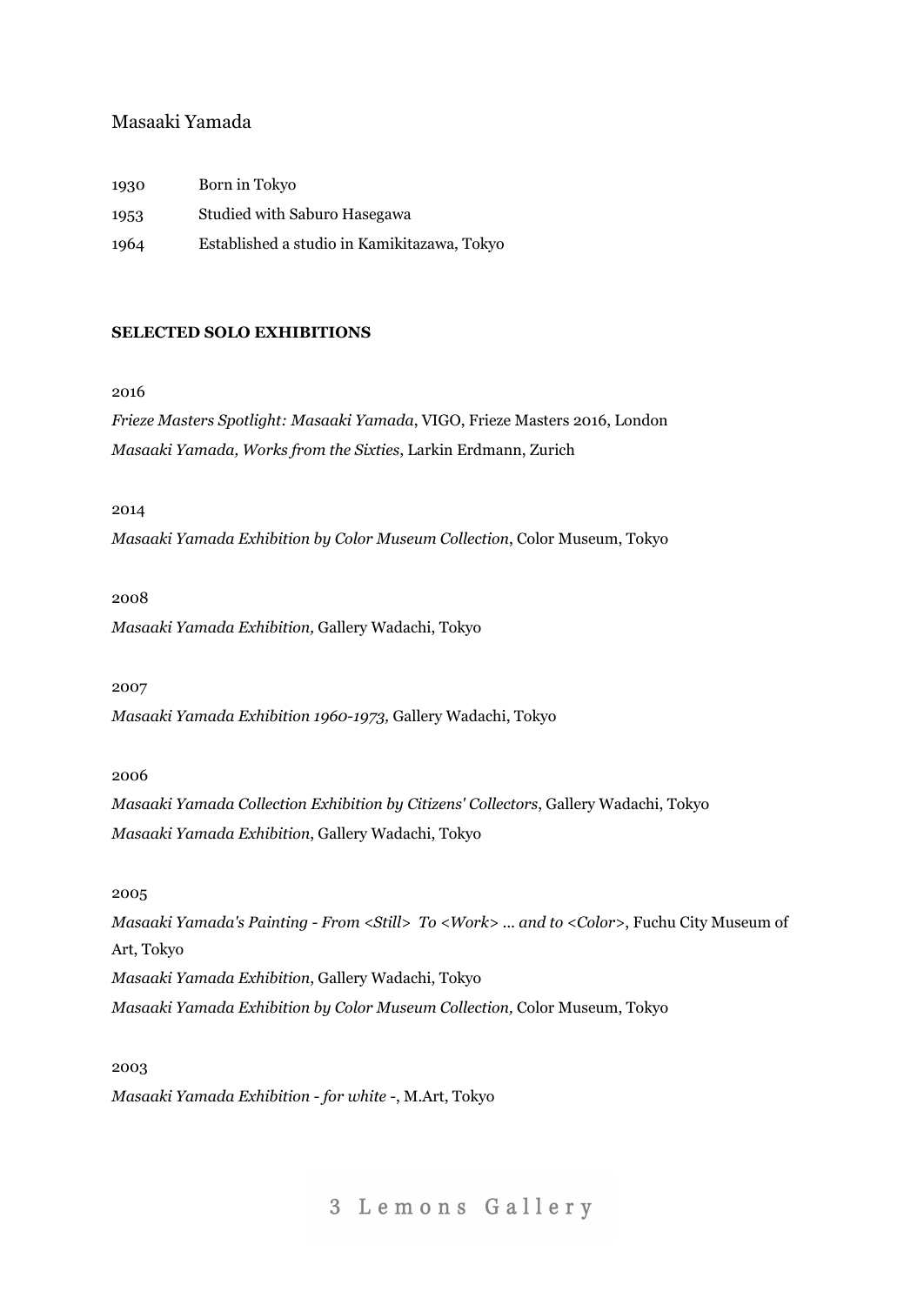*Masaaki Yamada Exhibition Works on Paper 1950-1960,* Kasahara Gallery, Osaka

#### 2001

*Masaaki Yamada Exhibition COLOR OIL PAINTING 1997-2000*, Kasahara Gallery, Tokyo *GRIDS 1970s Paintings*, M.Art, Tokyo

#### 2000

*Masaaki Yamada Exhibition COLOR WATERCOLOR 1997-2000,* Kasahara Gallery, Tokyo

## 1997

*Works 1995 Masaaki Yamada Exhibition*, Gallery Art Point, Tokyo Kasahara Gallery (TIaF'97 / Tokyo International Art Festival, Venue: Tokyo International Forum // Tokyo *Masaaki Yamada 1960s Striped Painting,* Satani Gallery, Tokyo

#### 1996

*Masaaki Yamada Works 1995,* Satani Gallery, Tokyo *Masaaki Yamada Watercolor Exhibition,* Muse Amuse, Tokyo

#### 1995

*New Watercolor Exhibition 1994-95*, Satani Gallery, Tokyo

## 1994

*Masaaki Yamada Gallery Collection Exhibition*, Gallery Wadachi, Tokyo *Masaaki Yamada Early Works Exhibition Still Life: 1948-1955*, Satani Gallery, Tokyo *Masaaki Yamada 1965 ~ 67 Exhibition - Monochrome Painting -*, Benesse House Naoshima Contemporary Art Museum, Kagawa

1993 *Masaaki Yamada New Exhibition,* Satani Gallery, Tokyo

### 1992

*Gallery Collection Masaaki Yamada Works Exhibition* Kagawa Gallery, Osaka *Masaaki Yamada Works 1951-91*, Satani Gallery (NICAF / International Contemporary Art Fair, Venue: Pacifico Yokohama / Kanagawa)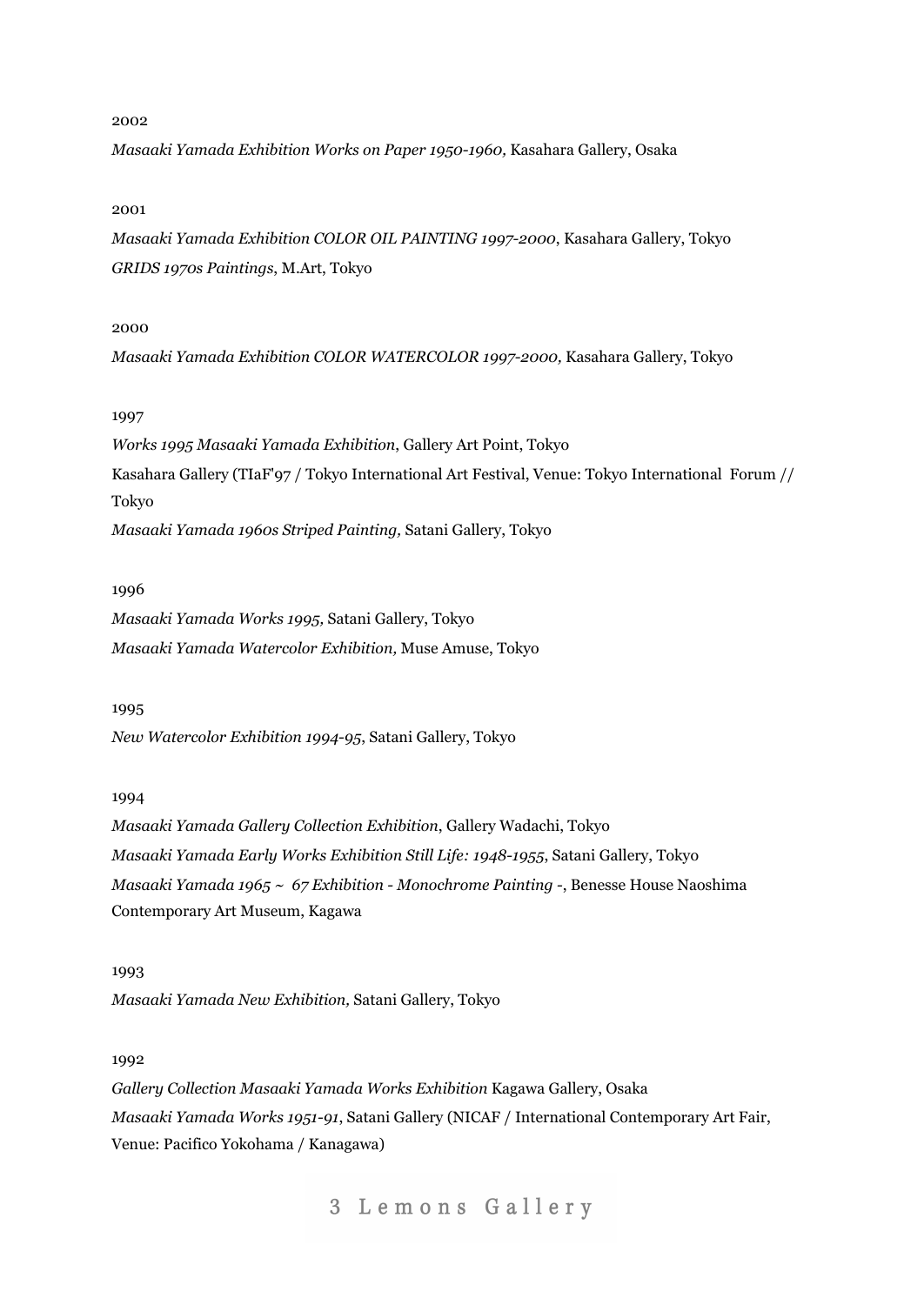*Masaaki Yamada 1950s-1970s,* Gallery Yamaguchi / Osaka *Masaaki Yamada Exhibition 1951-1992,* Kasahara Gallery, Osaka

#### 1991

*Masaaki Yamada Paintings in the Late 1970s*, Satani Gallery, Tokyo

## 1990

*Masaaki Yamada 1959*, Inoue Gallery, Tokyo *New Oil Paintings 1989-1990*, Satani Gallery, Tokyo *New Pastel Painting*, Saint Guillaume *Cross and Grid 1957-1990*, Gallery Yonetsu, Tokyo

1989 *Paintings of early 1970s*, Satani Gallery, Tokyo

#### 1988

*Exhibition of Contemporary Art, Berlin-Tokyo*, Galerie Springer, Berlin *Masaaki Yamada New Painting Small Piece*, Gallery Yonetsu. Gallery Yamaguchi, Osaka

1987 *Works on Paper 1950-87*, Satani Gallery, Tokyo

## 1986

*Late 1950s Paintings PART II*, Gallery Yonetsu, Tokyo *Masaaki Yamada 1960-63*, Inoue Gallery, Tokyo *Masaaki Yamada 1985-86*, Satani Gallery, Tokyo *Cross and Stripe 1964-67*, Gallery Yonetsu

1985

*Masaaki Yamada-Late 1950s Paintings*, Gallery Yonetsu, Tokyo *Masaaki Yamada 1976*, Gallery Yonetsu,Tokyo *Masaaki Yamada: Watercolors and Pastels*, Kabutoya Gallery, Tokyo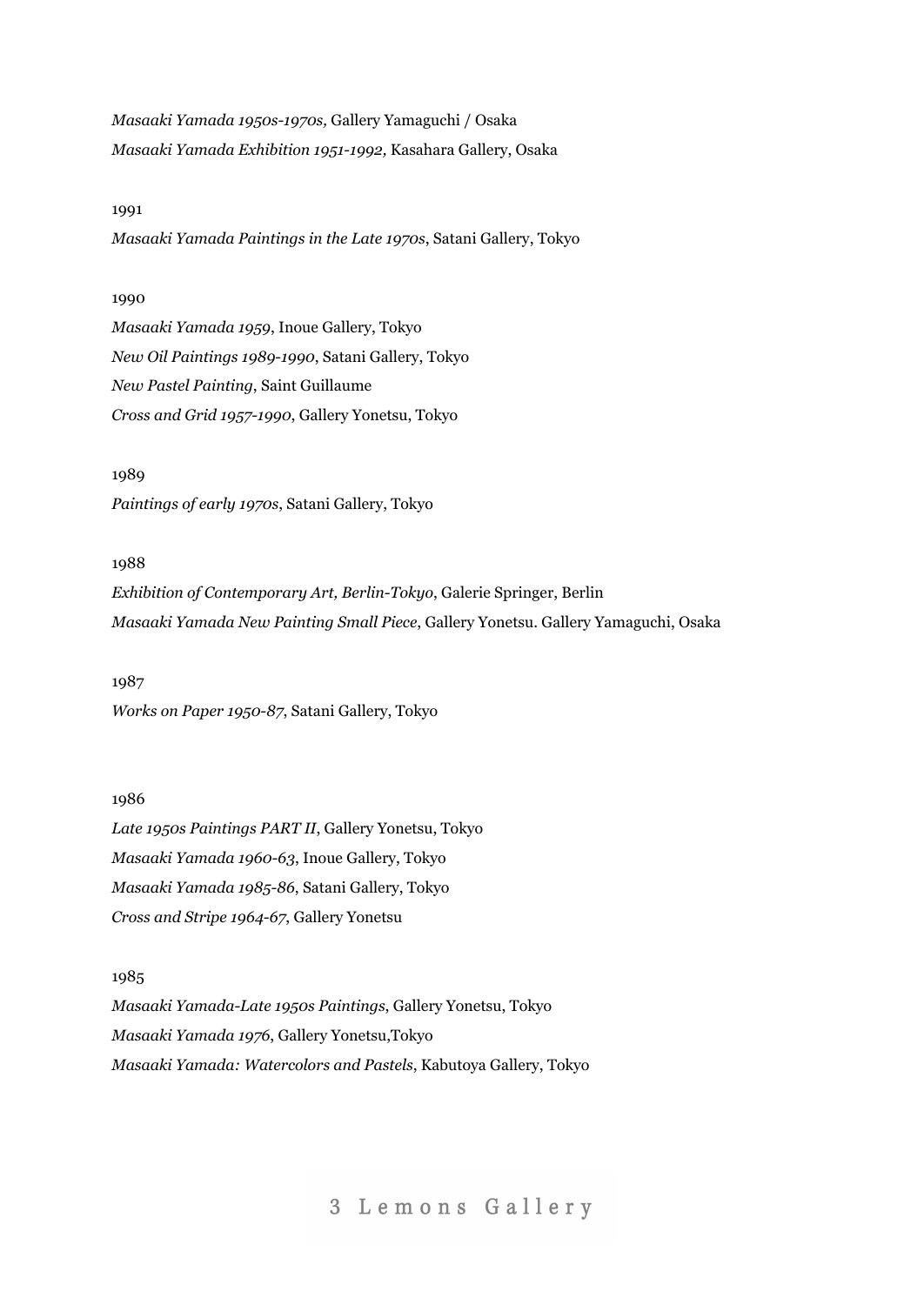*Recent Watercolor Works*, Satani Gallery, Tokyo

1983

1984

*Masaaki Yamada 1983*, Satani Gallery, Inoue Gallery, Tokyo

## 1982

*Paintings of early 1960s*, Kasahara Gallery *Masaaki Yamada 1950-1980*, Satani Gallery, Tokyo

## 1981

*Paintings of the early 1960s*, Satani Gallery. Est-Ouest Galerie d'art, Tokyo

1980

*New Works in Oil Pastel*, Satani Gallery, Tokyo

1979

*Painting of the late 1960s*, Satani Gallery, Tokyo

1978 *Masaaki Yamada 1957-1978*, Koh Gallery, Tokyo

1967 *Contemporaries*, Gallery Cristal

1966 Muramatsu Gallery, Tokyo

1965 Tsubaki Kindai Gallery, Tokyo

1963 Yoseido Gallery, Tokyo Nantenshi Gallery, Tokyo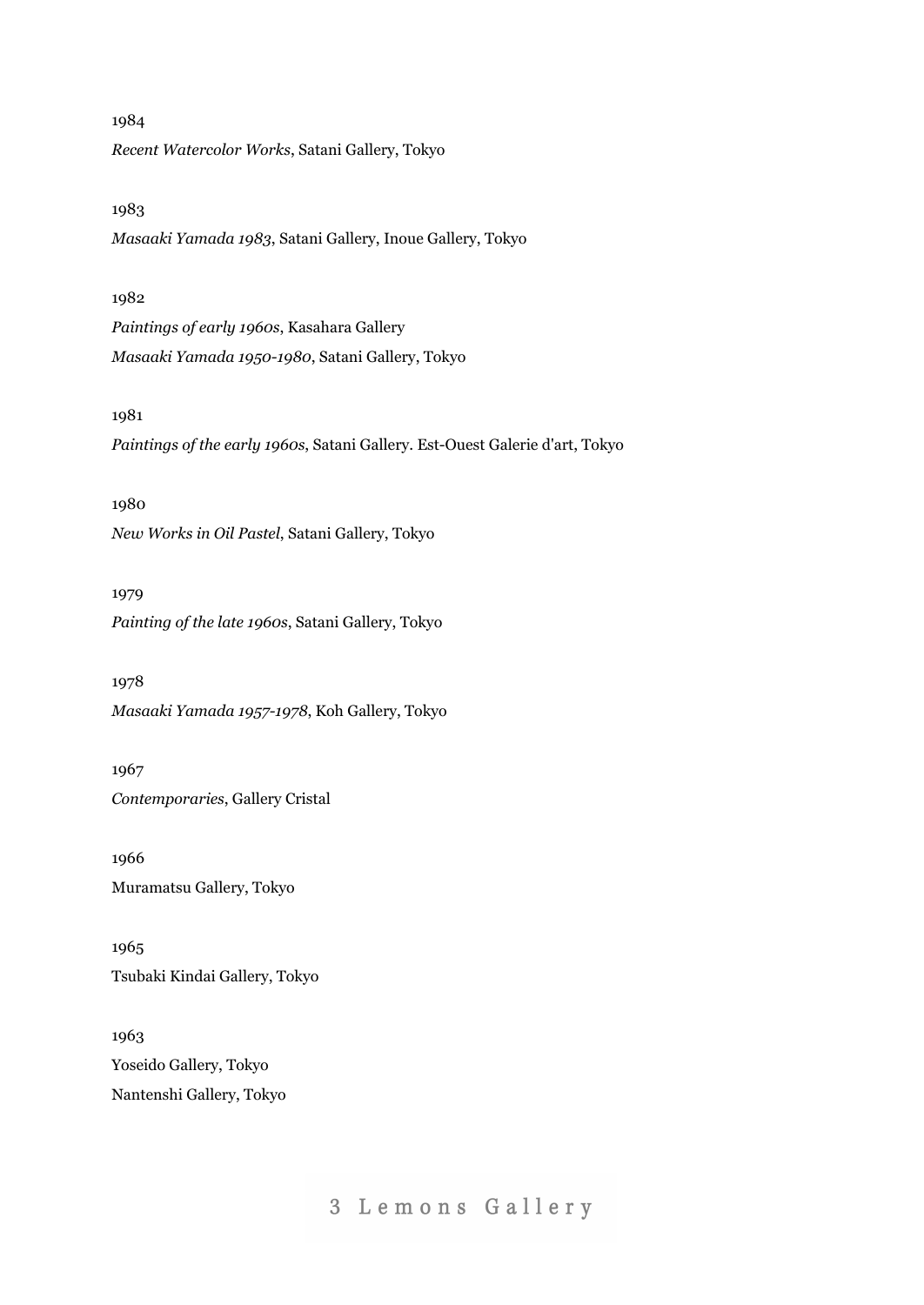1962 Yoseido Gallery, Tokyo

1960 Yoseido Gallery, Tokyo

1958 Kyobunkan Gallery, Tokyo

## **SELECTED GROUP EXHIBITIONS**

2016

*SUMMER SHOW; CONTINUUM*, VIGO, London

*Picasso Impact: Cubism in Japan,* Tottori Prefectural Museum; Saitama Prefectural Museum of Modern Art; Kochi Museum of Art

*endless: The Paintings of Yamada Masaaki*, The National Museum of Modern Art, Tokyo; The National Museum of Modern Art, Kyoto

2012

*3rd Permanent Collection Exhibition Contemporary Art,* Fuchu City Museum

2007

*Seeing with the eyes of children*, *Tenrankai Postwar Art from the Fuchu City Museum Collection,* Fuchu City Museum

## 2005

*Chikaku; Zeit und Erinnerung in Japan (Chikaku; Time and Memory in Japan)*, Kunsthaus Graz; Camera Austria; Museo de Arte Contemporánea de Vigo *Cubism in Asia: Unbounded Dialogues*, Tokyo National Museum of Modern Art; The National Museum of Contemporary Art, Seoul; Singapore Art Museum

2004

*Reconsideration: Formation and Development of Modern Japanese Painting Aesthetic Consciousness*, Tokyo Fuji Art University Museum; Museum of Contemporary Art Tokyo *If you have art*, Tokyo Opera City Art Gallery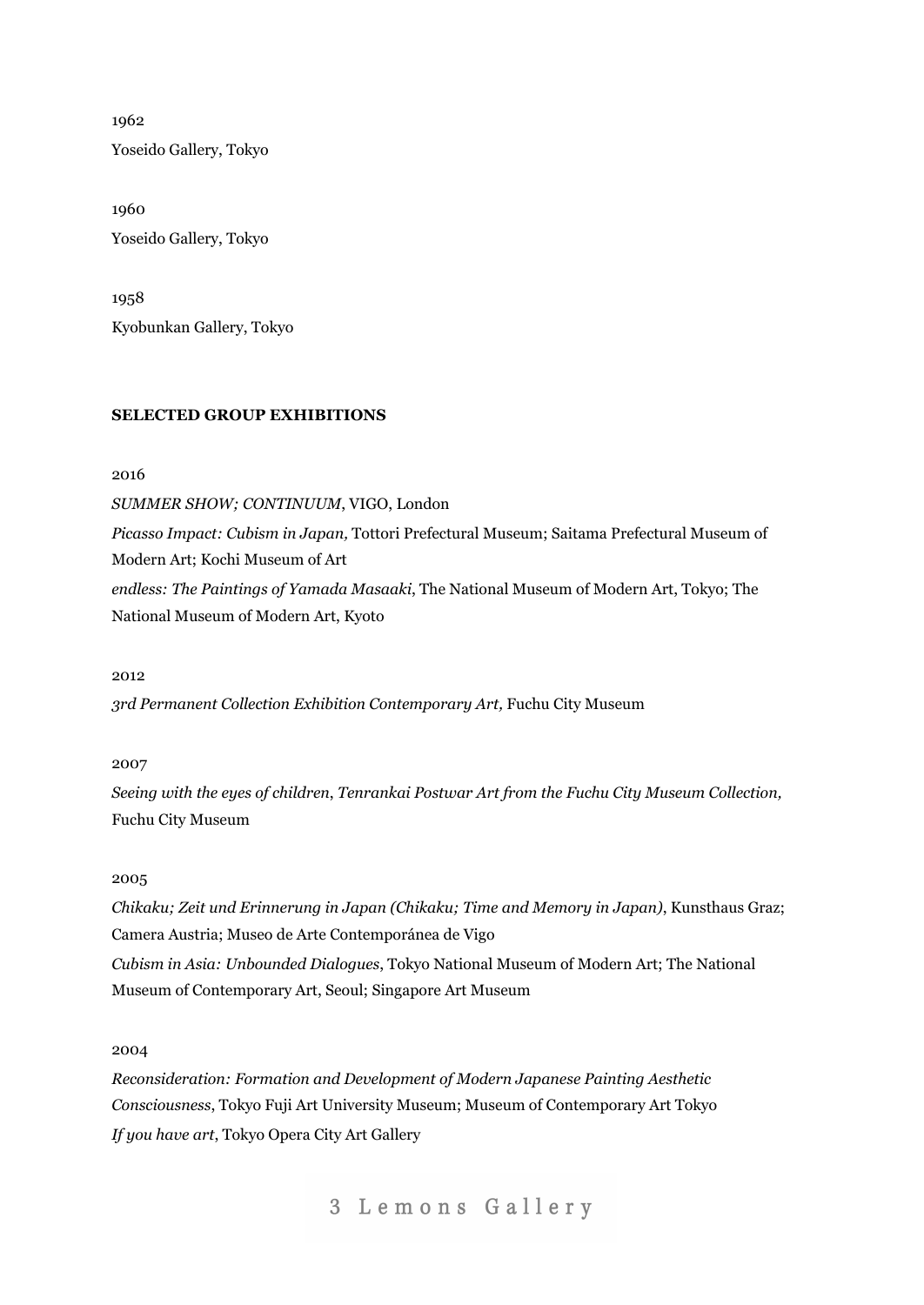# 2003 *Invitation to Contemporary Art*, Hirano Museum, Shizuoka

## 2002

*Unfinished Century: What 20th Century Art Leaves*, Tokyo National Museum of Modern Art *Kasahara Gallery 30th Anniversary Exhibition,* Kasahara Gallery, Osaka *Painting 1950 Vision*, M.Art, Tokyo *Contemporary Japanese Watercolor Expression,* Shibuya Ward Shoto Museum, Tokyo

#### 2001

*Invitation to Contemporary Art-Japanese Avant-garde, 1960s-*, Tottori Prefectural Museum

## 2000

*Saison Museum of Contemporary Art Collection Exhibition 20th Century 1st Era Expression,* Toyama Prefectural Museum of Modern Art

*The 100 Years of Japanese Art in the 20th Century*, Tokyo Metropolitan Museum of Contemporary Art

## 1999

*NICAF '99 TOKYO*, Tokyo International Forum, Tokyo *-Museum Summer Vacation- a meaningless snoopin*g, Ashiya Municipal Museum of Art, Hyogo

## 1998

*Lessons of Contemporary Art 1*, Akita Municipal Senshu Museum of Art *20th Century Line Drawing "One <Generation> and <Dif erence>*, Tokyo National Museum of Modern Art *Line Expression*, National Museum of Art, Osaka *Color Museum, White and Black: Quiet Light Afterglow*, Meguro Ward Museum, Tokyo *Exhibition of Watercolor Painting*, Nerima Ward Museum, Tokyo

## 1997

*THE PAINTINGS- POST 50's*, Gallery Art Point, Tokyo *NICA F'97 TOKYO*, Tokyo International Exhibition Center, Tokyo *Transforming World Japanese Contemporary Paintings After 1945*, Takaoka City Museum of Art, Toyama; Yonago City Museum of Art, Tottori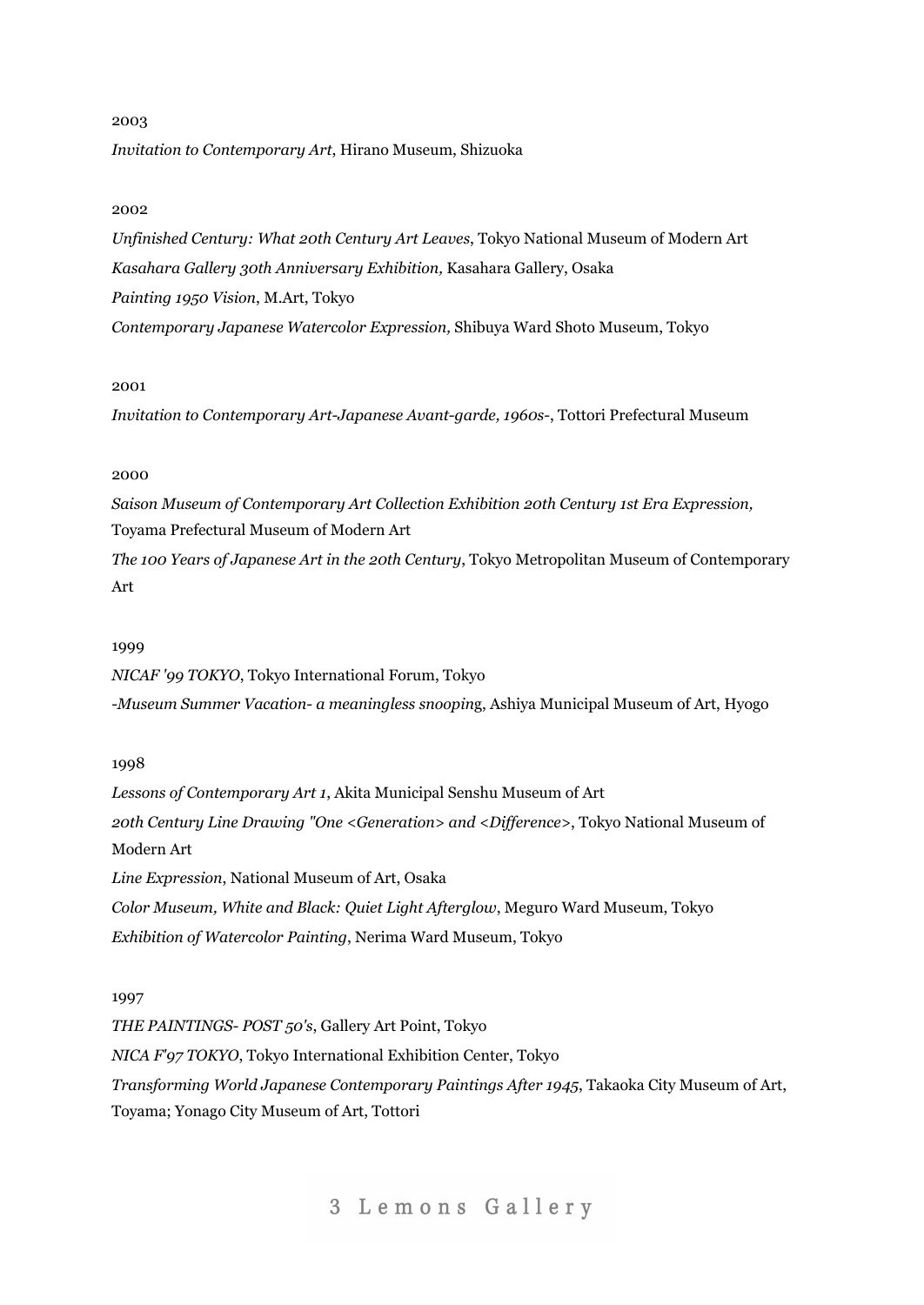*Japanese Art Revived 1964,* Tokyo Museum of Contemporary Art *50 Contemporary Japanese Art Exhibition*, Navio Museum, Osaka *Postwar Art 1960 Avantgarde*, Kurashiki Municipal Museum of Art *Lighted up in 1953 A new postwar art image has come into view,* Meguro Museum of Art, Tokyo *Structure of paintings, one color, one form*, Bunbodo Gallery, Tokyo *Creative Power of Abstract Painting,* Fukushima Prefectural Museum of Art

## 1995

*Postwar Cultural Trajectory 1945-1995*, Meguro Ward Museum, Tokyo; Hiroshima City Museum of Contemporary Art, Hiroshima; Hyogo Prefectural Museum of Modern Art; Fukuoka Prefectural Museum of Art

*Minimal Form,* Fuji TV Gallery, Tokyo

*Flow of Contemporary Art*, Tokyo Metropolitan Museum of Contemporary Art

*HYOGO AID '95 by ART Hanshin / Tanshu Great Earthquake Reconstruction Support*, *National Poster Exhibition*,Touring Hyogo Prefecture

*Painting, the only thing*, Tokyo National Museum of Modern Art; Kyoto National Museum of Modern Art

#### 1994

*Saison Museum of Contemporary Art Collection Exhibition 20th Century Art*, Saison Museum, Tokyo *Rectangular Forest - Thinking Grid*, Saitama Prefectural Museum of Modern Art *Postwar Japanese Avant-garde Art,* Yokohama Museum of Art *16th Japan Excellent Art Exhibition*, Tokyo Takashimaya, Tokyo *Japanese Art After 1945: Scream against the Sky*, Guggenheim Museum Soho, New York; San Francisco Museum of Art in association with the Center for the Arts at Yerba Buena Gardens

#### 1993

*Original Landscape of Image: Japanese Watercolor*, Fukuoka Prefectural Museum of Art *Structure of Painting: Stripes of Contemporary Japan*, Bunkodo Gallery, Tokyo *View of 20th Century Art: Collection of Osaka Municipal Museum of Modern Art*, Osaka Municipal Museum of Art, Osaka *Illustrative Painters FRONTIERS II,* Fuji TV Gallery, Tokyo *Works on Paper,* Satani Gallery, Tokyo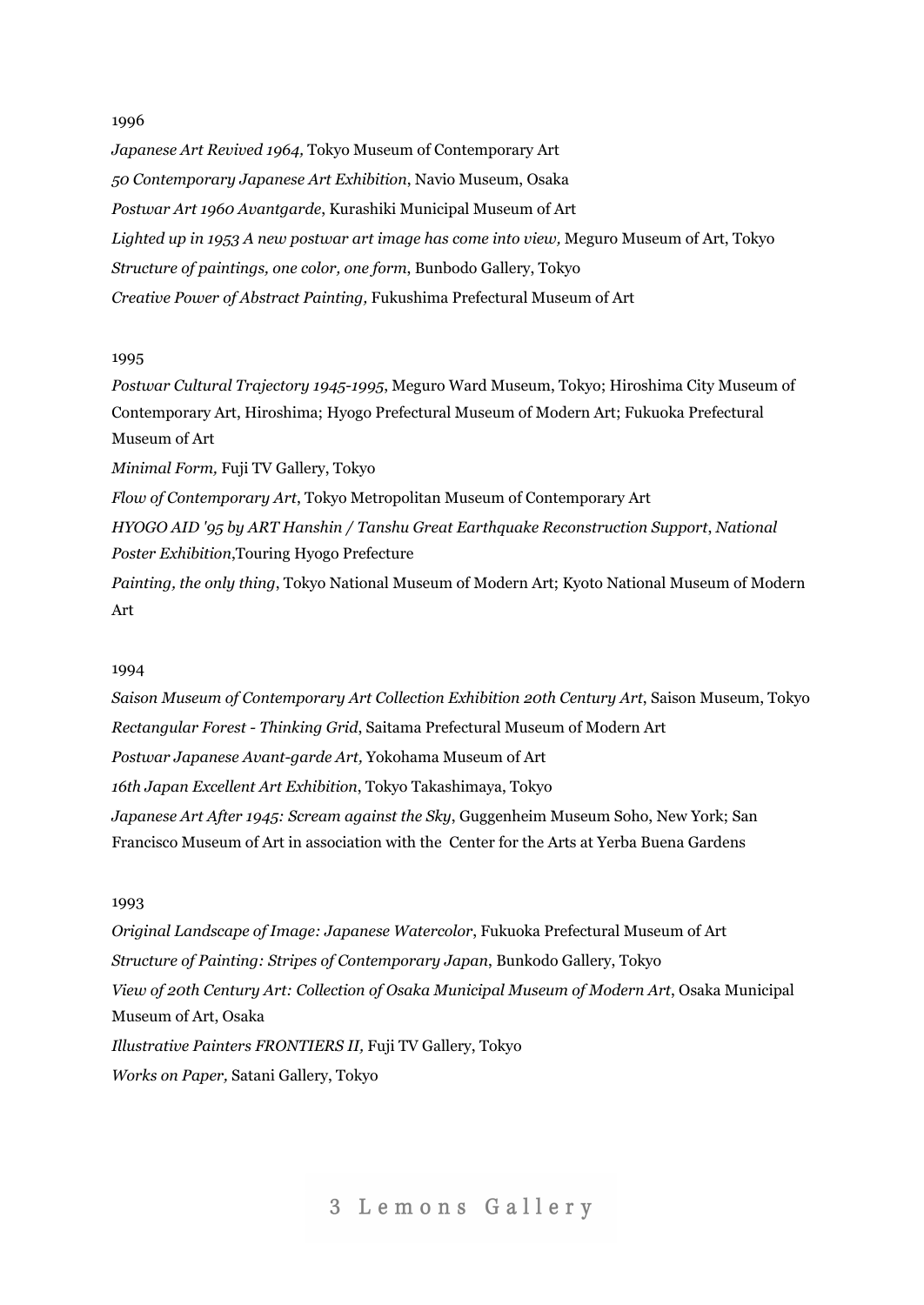Kasahara Gallery 20th Anniversary Exhibition" Kasahara Gallery, Osaka *TEMPVS VICTVM Living 80's*, Espace Obara, Tokyo *Temptation of the brushstrokes, from Monet to the Present*, Kyoto Municipal Museum of Art, Kyoto

## 1991

*Japanese Abstract 1991 Exchange Meeting Exhibition*, Art Museum Ginza, Tokyo *Japanese Abstract Paintings - Gallery Collection -*, Inoue Gallery, Tokyo *Masterpieces of Modern Western Paintings*, Kure Municipal Museum of Art / Hiroshima; Toured 4 other museums to 9.29 *Contemporary Art - America and Japan - Exhibition of Masterpieces of Shiga Prefectural Museum of Modern Art Collection,* Saitama Prefectural Museum of Modern Art *13th Japan Excellent Art Exhibition*, Nihonbashi Takashimaya, Tokyo; Toured 4 other venues *Paintings I*, Gallery Yamaguchi, Osaka *Expression of Line - Whereabouts of the eye and hand,* Saitama Prefectural Museum of Modern Art *Showa Painting Part 3 Postwar Art I - Its Regeneration and Development*, Miyagi Prefectural Museum of Art *Poetry of Colors Exhibition Contemporary Painting / Message from the Plane*, Kawasaki City Museum, Kanagawa *THE PAINTINGS-POST 50's Vol. II*, Gallery Yonezu, Tokyo

*Aichi Arts and Culture Center Aichi Prefectural Museum of Art New Collection Exhibition 1991,* Aichi Cultural Center Museum

## 1990

*THE PAINTINGS- POST 50'S*, Gallery Yonetsu, Tokyo *1960s Contemporary Art*, Gallery Ueda, Tokyo *Gallery Collection Exhibition Masaaki Yamada Tadaaki Kuwayama*, Gallery Yamaguchi, Osaka *Two Dimensional Artists PART I*, Gallery Yamaguchi Soko, Osaka *20th Anniversary Fuji TV Gallery 1990*, Fuji TV Gallery, Tokyo *Drawing 1990s*, Kyoji Gallery, Tokyo *Tadaaki Kuwayama Masaaki Yamada*, Gallery Yamaguchi Soko, Osaka *Minimal Art*, The National Museum of Art, Osaka *Minimal and...* , Gallery Yamaguchi, Osaka *The Flow of Contemporary Art*, The Museum of Modern Art, Toyama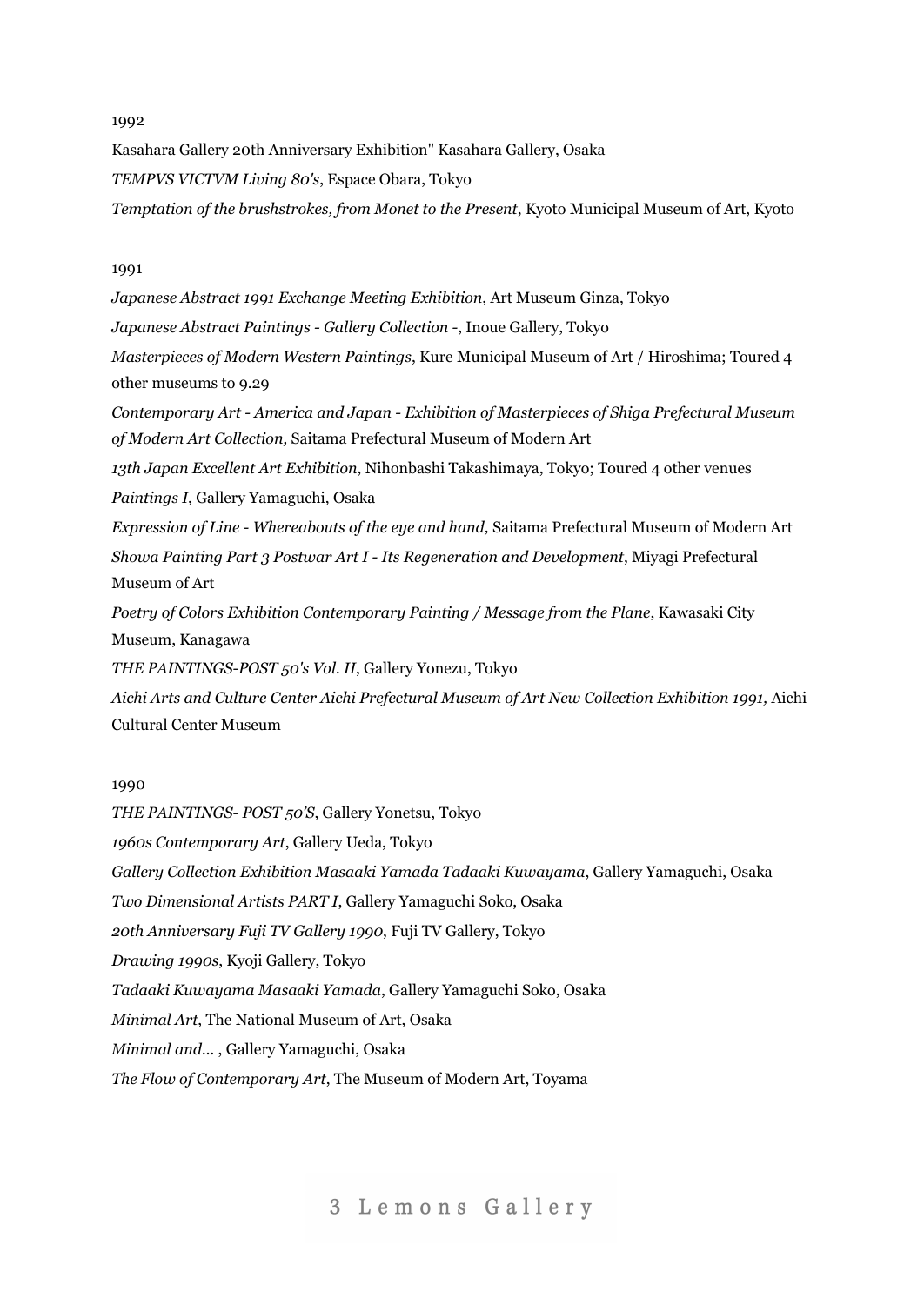1989 *Exhibition of Drawing Now*, National Museum of Art, Osaka *From Figurative to Abstract: Transformations and Comparisons*, Lake Yamanaka Art Museum, Yamanashi *Showa Art*, National Museum of Modern Art, Tokyo

## 1988

*Movements in Contemporary Japanese Art: Painting Part 2*, Toyama Museum of Modern Art, Toyama

### 1987

*Exhibition from Ohara, Seibu and Takanawa Museums' Collections*, The Museum of Modern Art, Toyama *The 18th Exhibition of Japanese Contemporary Art-Aspect of Contemporary Painting*, Tokyo Metropolitan Museum of Art; Kyoto Municipal Museum of Art; Kitakyushu Municipal Museum of Art; Miyagi Museum of Art *The 19th Sao Paulo Biennial*, Sao Paulo *Painting 1977-1987*, The National Museum of Art, Osaka

#### 1986

*The Message*, Sogo Museum, Yokohama *Black and White in Art Today*, The Museum of Modern Art, Saitama *Contemporary Asian Art Show, Seoul, 1986*, The National Museum of Modern Art, Seoul

#### 1985

*Exchange of Contemporary Art, Tokyo–Paris*, Yurakucho Asahi Gallery, Tokyo *Spring Show*, Satani Gallery *Japanese Contemporary Paintings Exhibition*, Museum of Modern Art, New Delhi *Abstract Painting in Japan*, Inoue Gallery, Tokyo *The Mid-60's: A Monochrome Age*, Satani Gallery, Tokyo

## 1984

*Expression in Watercolor*, Kamakura Gallery, Tokyo *Japanese Contemporary Paintings 1960-1980*, The Museum of Modern Art, Gunma *Exchange of Contemporary Art, Tokyo-Paris*, Galerie Deniese René, Paris *1970s show*, Kamakura Gallery, Tokyo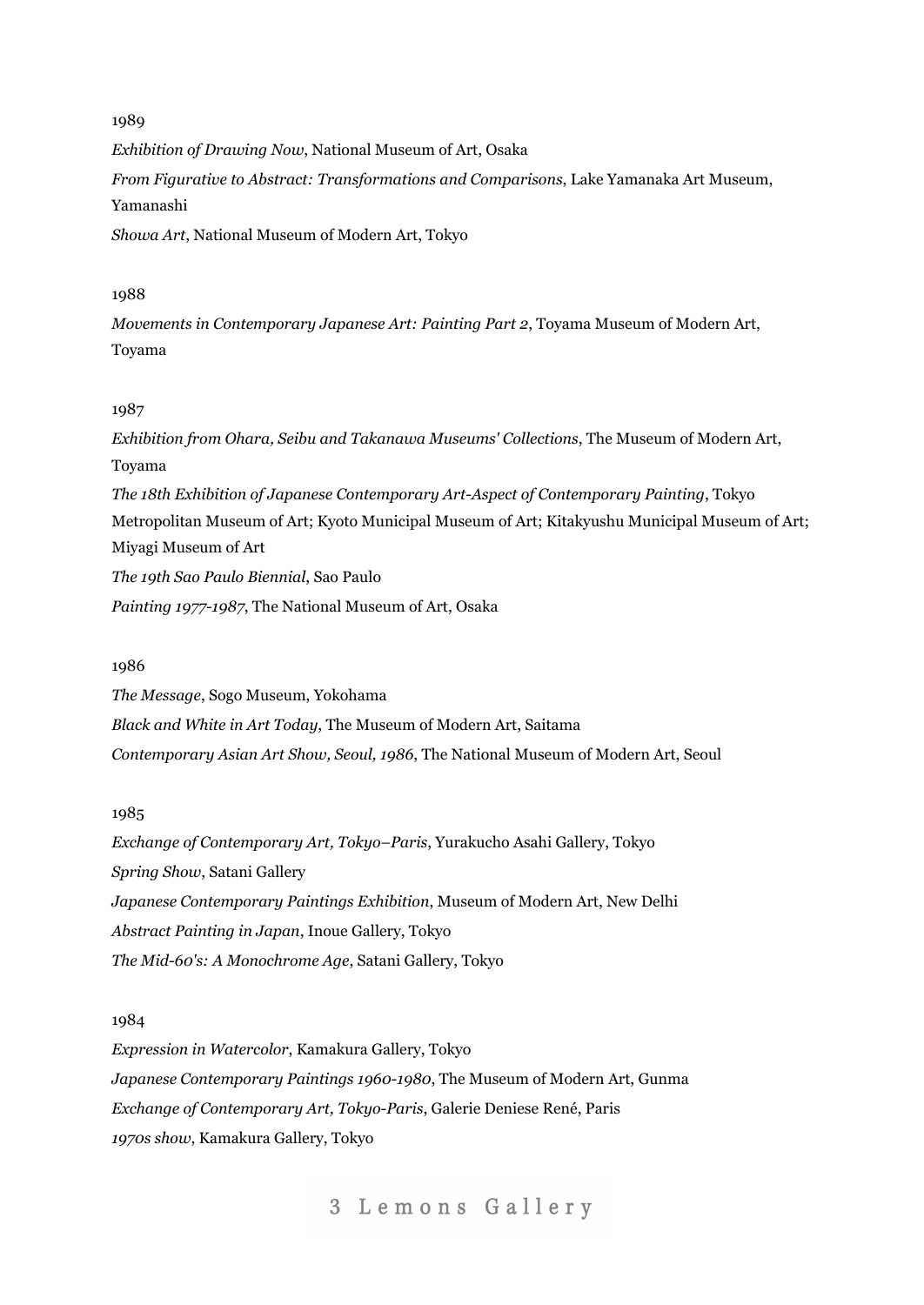*Art Now - Frontiers of Contemporary Art*, Isetan Museum of Art, Tokyo *A Century of Western Painting, an exhibition sponsored by Art Exchange Association of Japan*, Matsuzakaya Dept, Tokyo

## 1982

*A Panorama of Contemporary Art in Japanese Painting*, The Museum of Modern Art, Toyama

#### 1981

*The 1960s-A Decade of Change in Contemporary Japanese Art*, The National Museum of Modern Art, Tokyo; The National Museum of Modern Art, Kyoto

#### 1980

*The Non-Figurative World*, Satani Gallery, Tokyo *Artists to-day*, Yokohama Citizen Gallery, Yokohama *Variations on Planar Paintings*, Fukuoka Art Museum, Fukuoka

#### 1979

*The Non-Figurative World*, Satani Gallery, Tokyo *Contemporary Art '79*, Gendai Geijutsu Kenkyushitsu

#### 1978

*Contemporary Art '78*, Gendai Geijutsu Kenkyushitsu

## 1977 *Contemporary Art '77*, Gendai Geijutsu Kenkyushitsu

1975 *Group Show*, Gendai Geijutsu Kenkyushitsu, Tokyo

## 1974

*Contemporary Art Exhibition of Japan-Tradition and Today*, Stüdtische Kunsthalle Düsseldorf *Plan and Drawing*, Gin Gallery, Tokyo

## 1973

*73 Show, Hisashi Indo, U-Fan Lee, Masaaki Yamada*, Shirota Gallery, Tokyo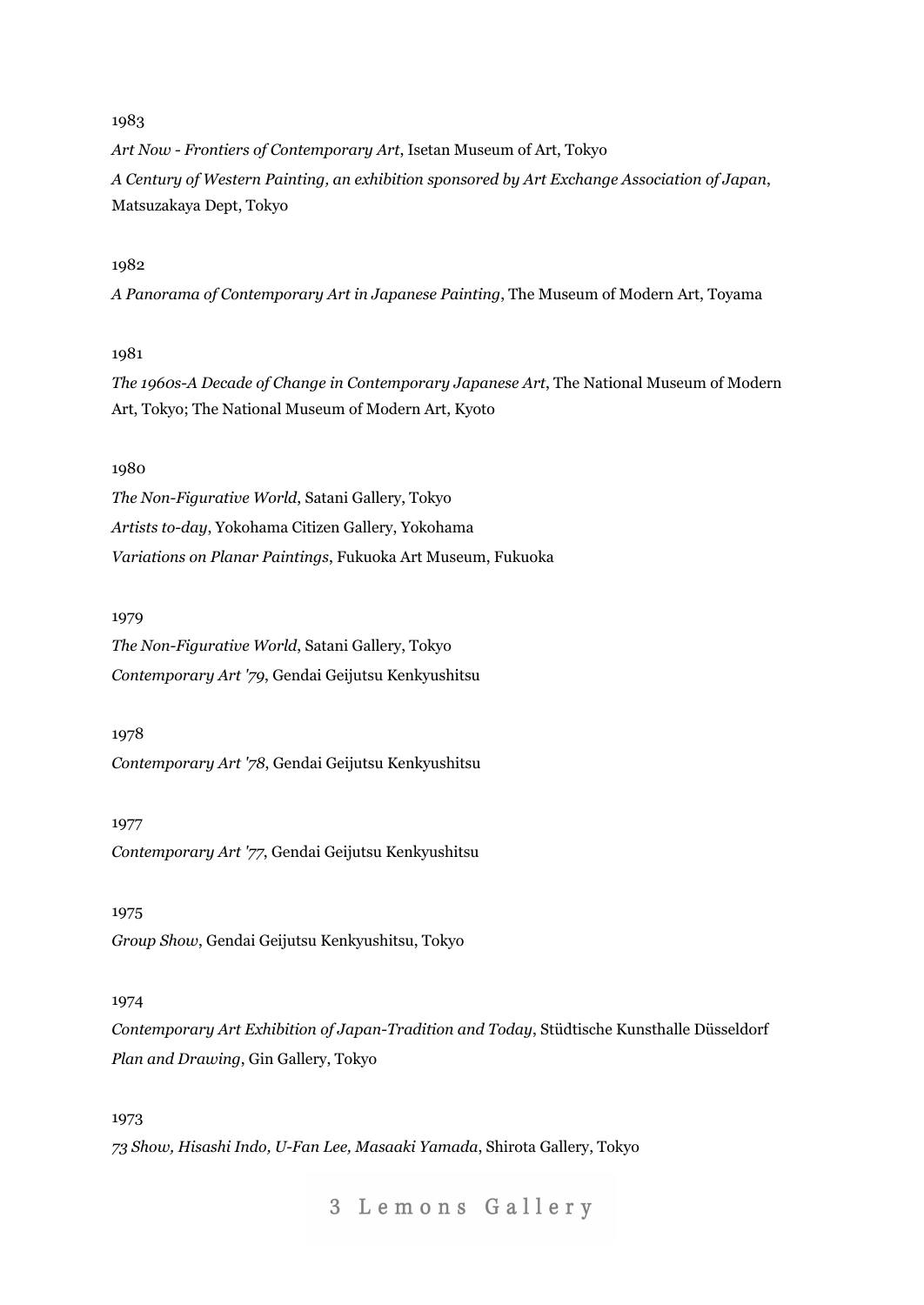*Modern Japanese Graphic Art*, I.C.A.London; The National Museum of Art, Stockholm

1971

*Tokyo Gallery 71 Show*, Tokyo Gallery *Contemporary Artists*, Kurai Gallery, Tokyo

1970 *Group Show*, Aoyama Gallery, Tokyo

1969

*The 9th Contemporary Art Exhibition of Japan-Frontier of Contemporary Art*, Tokyo Metropolitan Art Museum

1968 *The Case of White*, Gallery Cristal

1965 *The Meaning of Lyricism*, Gallery Cristal, Tokyo

1963 *4th Ecole de Tokyo Exhibition*, Jewish Center HallI, Los Angeles

1950-56 Participates in "liyu Bijutsu-ka Kyokai Association Show", Tokyo Metropolitan Art Museum

1949-53 Participates in "Yomiuri Independent Show", Tokyo Metropolitan Art Museum

## **AWARDS**

2005 Agency for Cultural Affairs Commissioner's Award